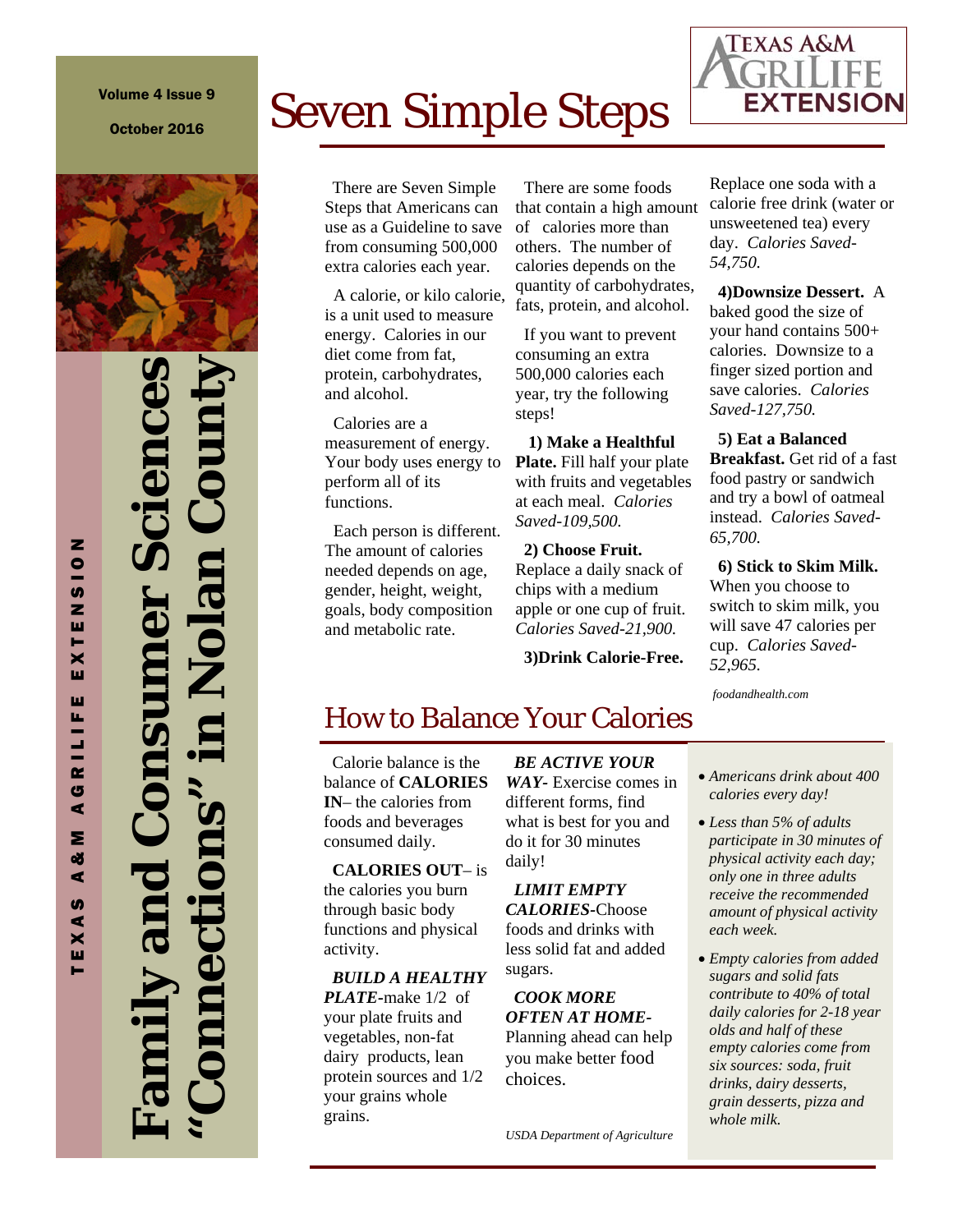# **Don't Let Your World Go Up in Smoke**

 Be ready for fall and participate in National Fire Prevention Week is October 9-15.

 Your risk of injury in a home fire changes with age. If you have young children or older adults living in your home, they may need your help to stay safe. Follow these tips to protect your home and your loved ones.

### **SMOKE ALARMS:**

 Smoke alarms give you early warning of a fire. Every home needs working smoke alarms. Make sure your home is protected. 1) Install smoke alarms on every level of your home. 2) Install a smoke alarm inside and outside of

all sleeping areas. 3) Everyone must be able to hear the smoke alarm.

 There are special alarms that shake or vibrate are available for those who can not hear. 4)Push the button on the smoke alarm every month to make sure it is working. 5)Replace smoke alarms that are more than 10 years old.

### **YOUNG CHILDREN:**

 Children under four years old are at a higher risk of home fire injury and death than older children. 1) Keep children at least three feet away from anything that gets hot, including heaters, the stove and candles. 2) Lock cigarette lighters and matches up high, out of a

child's sight and reach. 3) Plan and practice how to escape a fire.

### **OLDER ADULTS:**

 Our risk of being injured in a fire increases with age. Make your home safe for older adults. 1) Know two ways out of each room. Keep these exits clear. 2)Make sure everyone is able to get outside if the smoke alarm sounds. 3) Older adults may need your help escaping. Plan for this. 4) Keep wheelchair, eyeglasses, hearing aids, and a telephone next to the bed. 5) Practice and plan your escape with everyone.

*www.usfa.fema.gov* 

# **Heating Safety 101**

 There are safety tips and precautions that can help prevent heating fires from happening in your home.

 BE WARM AND SAFE THIS FALL AND WINTER– keep anything that can burn at least three feet away from heating equipment. Like the furnace, fireplace, wood stove, or a portable space heater.

 HAVE A THREE-FOOT "kid-free zone" when youth are

# **Fall Pest Issues**

 As the summer heat dwindles away and the air starts to feel cooler and more crisp, pests and insects are running around not knowing what to do. For pests and insects the weather change threatens their food supply and homes. Grass, vegetation, and foliage will all change with the weather. So, pests and insects are going to have to find a new place for food and shelter and around open fires and space heaters.

 NEVER use your oven to heat your house.

 ALWAYS use the right kind of fuel specified by the manufacturer, for fuel burning space heaters.

 REMEMBER-to turn off portable heaters when leaving the room or going to bed.

 HAVE heating equipment and chimneys cleaned and inspected every year by a qualified professional.

 MAKE SURE the fireplace has a sturdy screen to stop sparks from flying up into the room. Ashes should be cool before putting them in a metal container. Keep the container a safe distance away from your home.

*www.usfa.fema.gov* 

that means that they will try to get into your home.

 Humans have the opportunity to bundle up when the weather changes while pests and insects are not so lucky. Usually these pesky little creatures like to migrate into attics, garages, storage areas or your house.

Problems occur when this happens

– smaller insects are food for larger insects and pests. If there are not any little insects, the larger of the two will get into your kitchen and pantries, thus risking with the spreading of disease or causing structural damage.

1-Deny Pests access to your home.

2-Deny pests food, water and shelter. *http://lancaster.unl.edu*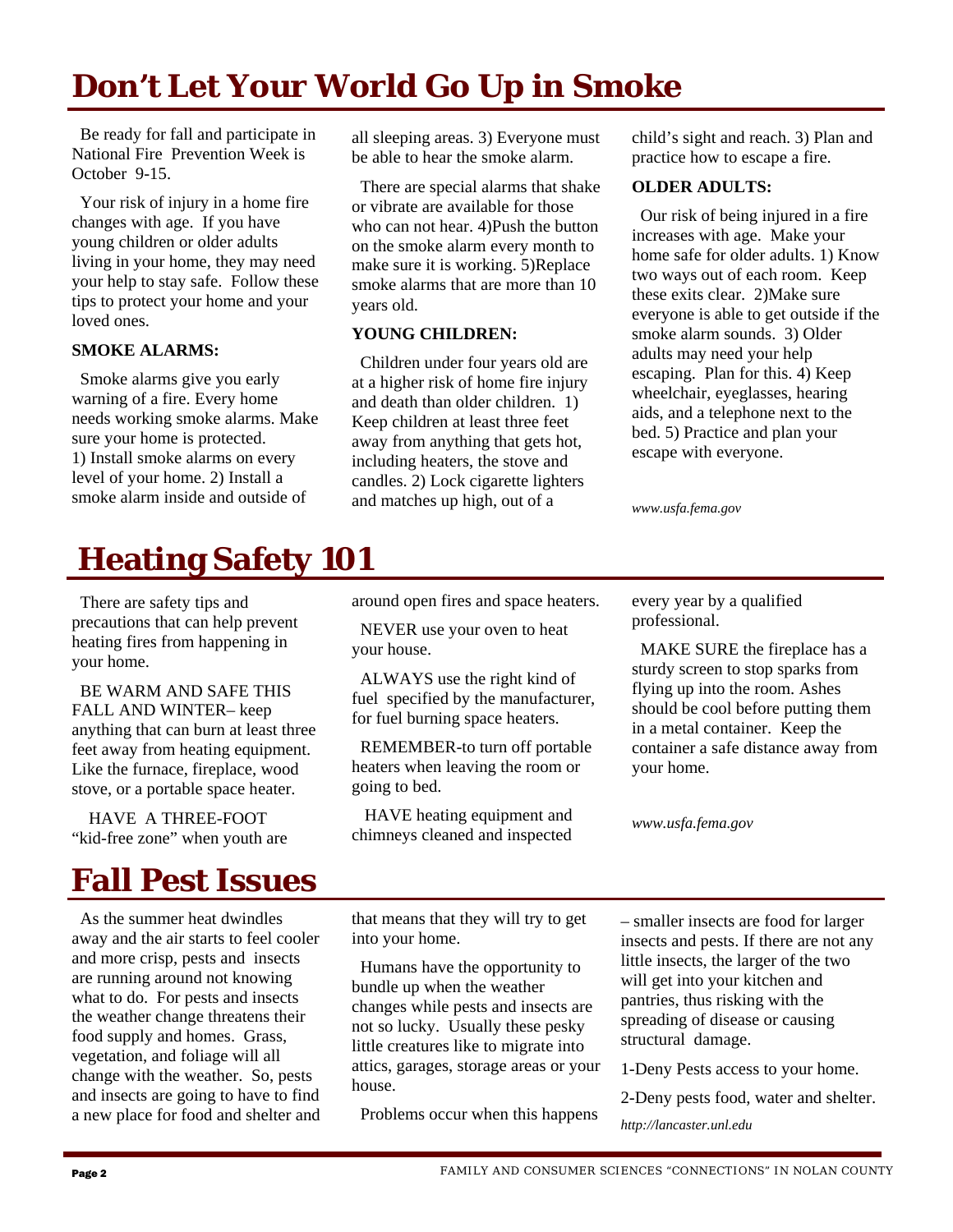# **Are You Ready?**

Influenza is a serious disease that can lead to hospitalization and sometimes even death. Every flu season is different, and influenza infection can affect people differently. Even healthy people can get sick from the flu and spread it to others.

During recent flu seasons, between 80% and 90% of flu related deaths have occurred in people 65 years and older.

 "Flu Season" in the United States can begin as early as October and last as late as May. During this time, flu viruses are circulating at higher levels in the U.S. population.

An annual seasonal flu vaccine (either the flu shot or the nasal spray flu vaccine) is the best way to reduce the chances that you will not get seasonal flu and spread it to others.

# **Are You in a Vegetable Slump?**

Its easy to get stuck eating the same things over and over. Green salad, tomatoes, carrots. Apples, bananas and grapes. Does this sound familiar? Maybe you need to mix things up!

 **Make your own salad bar:** Buy at least two kinds of salad greens (baby spinach and romaine, for example) and an assortment of raw vegetables. Every night at dinner, bring out the assortment of greens

When more people get vaccinated against the flu, less flu can spread through that community.

Flu vaccines cause antibodies to develop in the body about two weeks after vaccinations. These antibodies provide protection against infection with the viruses that are in the vaccine.

For the 2016-2017 flu season, the Advisory Committee on Immunization Practices, recommends annual influenza vaccination for everyone 6 months and older with either the inactivated influenza vaccine (IIV) or the recombinant influenza vaccine (RIV).

WHEN SHOULD YOU GET VACCINATED? Flu vaccination should begin soon after vaccine

 **Roast and grill:** The pickiest of eaters become veggie eaters when they try a vegetable oven roasted. Roasting and grilling bring out flavors and textures that raw or steamed vegetables just do not

 **Embrace the exotic:** Buying local produce that's in season is good, but trying an array of fruits and vegetables from all over the world

becomes available, if possible by October.

Flu vaccine is provided by private manufactures and the timing of the availability depends when production is completed.

WHERE CAN I GET A FLU VACCINE? Flu vaccines are offered in many locations, including doctor's offices, clinics, health departments, pharmacies and college health centers, as well as by many employers, and even in some school.

VACCINE TAKES ABOUT TWO WEEKS after vaccination for antibodies to develop in the body and

provide protection against influenza virus infection.

*http://www.cdc.gov* 

### **Find fancier frozen vegetables:**

If your freezer is full of peas, carrots, and corn, branch out to other vegetables! This is where the ethnic grocery store comes in handy.



# **Getting Your Children to Eat More Fruits and Vegetables**

can spice up your palate.

offer.

 **Take your children when you buy food.** It is important for children to know where their food comes from. Take them to a farmer's market and have them help select beans, tomatoes, corn, peaches and other seasonal fruits and vegetables. They may be more likely to try it if they picked it themselves.

 **Invite your children to help you** 

**cook.** Kids can clean and snap beans or rinse fruits to be served. This may help them become more likely to eat food they have prepared themselves.

 **Do not force food.** Encourage your children to try one bite to see if he/she likes it. Do not reward with treats as it may set up emotional eating later, or your child may feel obligated to eat the new food just to get to dessert.

*www.foodandhealth.com* 

It's easy to use MyPlate to improve your children's eating habits. Show your children how to fill half of their plate with fruits and vegetables along with educating them to choose whole grains, lean dairy, and varied proteins.